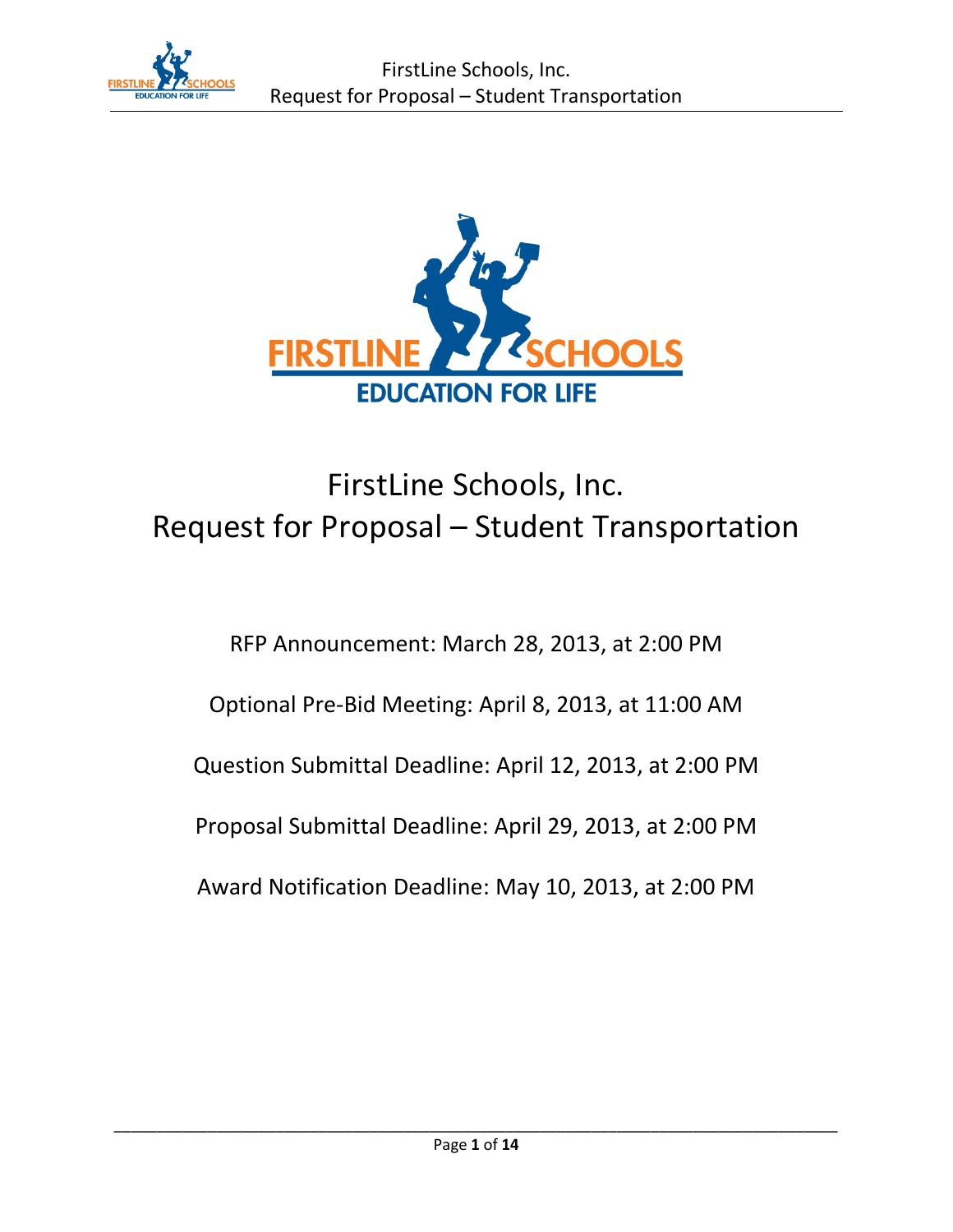

#### **General Information**

FirstLine Schools (hereafter "FirstLine") is a charter management organization in New Orleans that operates five (5) public charter schools. We believe New Orleans can be the first city in America where every child goes to a great school.

Currently, FirstLine's five schools are serviced by 31 buses running 88 runs per day (approx 65% of the buses are tiered, completing multiple runs for multiple schools each day). The average bus runs for approximately 3.5 hours per day and covers approximately 60 miles. The five FirstLine schools are also serviced by 5 Special Needs buses, two being wheelchair accessible, all of which are currently tiered (serving multiple schools).

**Overview**: FirstLine is aggressively seeking proposals from qualified the Proposer interested in providing Student Transportation Services as described in this RFP. The Proposer shall provide full-service student transportation. Full-Service is defined as including all vehicles, consumables, maintenance, insurance, staffing, supervision, and management necessary to operate school buses as well as running a staffed Dispatch operation. The Proposer may also include route creation and routing support if desired. The primary obligation of the Proposer is to operate its affairs so that FirstLine will be assured of continuous, reliable service and such that FirstLine is not burdened with day-to-day operations.

FirstLine expects the Proposer to have the staffing, resources, and expertise necessary to complete the service required as well as a plan to deliver high-quality, dependable transportation service. The proposer is to have a management structure that will ensure high-quality customer service, as well as a plan to maintain responsiveness and effective communication with FirstLine leadership and FirstLine parents. The proposer is expected to offer the requested service at a competitive price, and all of the necessary factors that contribute to the price must be included in the proposed price. Proposer is to have a demonstrated track record of success in the industry, is to provide positive references, and is to have sound business practices that show fiscal responsibility.

The Proposer is responsible for all day-to-day Student Transportation operations. The intent of this contract is for FirstLine to hold the Proposer accountable for the reliable and efficient operation of a Transportation system that services our students both efficiently and effectively. It is not the intent of this contract to specify required practices or procedures but to hold the Proposer to a very high level of performance. The Proposer is given the flexibility to develop and perform their own programs, provided required performance standards relating to the reliability and safety of the service are met and the work is completed within the bounds outlined in this RFP.

While the Proposer's cost is of great importance, proposing the lowest price will not assure award of the service. FirstLine demands comprehensive, reliable, efficient, professional service and high-quality customer service. Failure to address FirstLine requirements or concerns about any matter will disqualify the Proposer from consideration.

For the 2013-2014 school year, in addition to the five (5) schools that FirstLine will operate directly, FirstLine will also be providing transportation services for six (6) other schools in New Orleans. These 11 schools serving approximately 4500 students are detailed on Page 3 (Table 1). FirstLine may also provide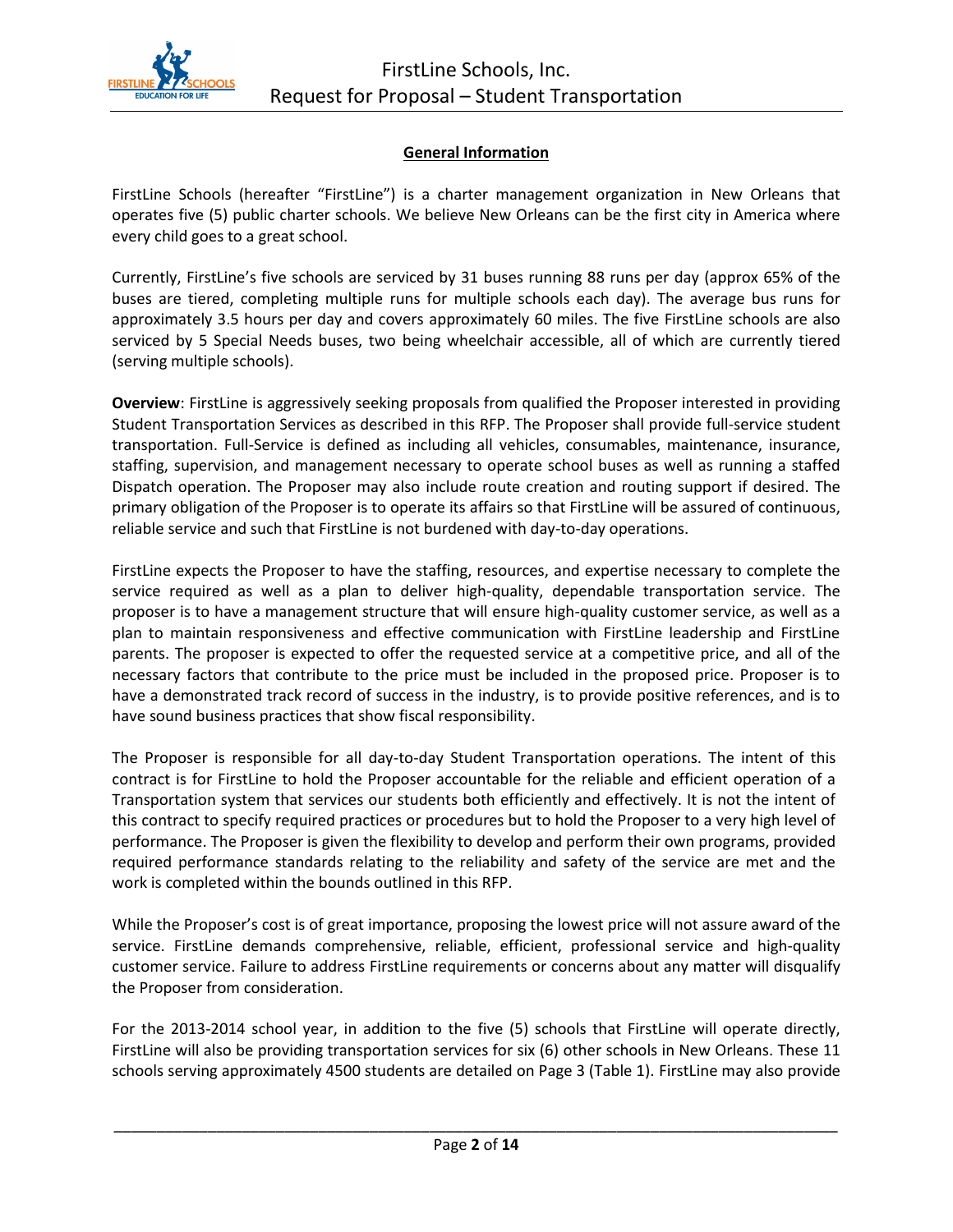

transportation services for another four (4) schools serving an additional 1350 students. These additional schools are detailed on Page 3 (Table 2).

| <b>School Name</b>                       | <b>Address</b>          | <b>Estimated</b><br><b>Enrollment</b> | <b>Number of Bus</b><br><b>Routes</b> | <b>Grades</b> |
|------------------------------------------|-------------------------|---------------------------------------|---------------------------------------|---------------|
| Samuel J Green<br><b>Charter School</b>  | 2319 Valence St         | 500                                   | 9                                     | $K - 8$       |
| Arthur Ashe Charter<br>School            | 1456 Gardena Dr         | 500                                   | 9                                     | $K - 8$       |
| John Dibert<br><b>Community School</b>   | 4217 Orleans Ave        | 500                                   | 9                                     | Pre $K - 8$   |
| Langston Hughes<br>Academy               | 3519 Trafalgar St       | 650                                   | 12                                    | $K - 8$       |
| Joseph S Clark Prep<br>High School       | 1301 N Derbigny St      | 400                                   | 5                                     | $9 - 12$      |
| A.P. Tureaud<br><b>Elementary School</b> | 2021Pauger St           | 200                                   | 5                                     | Pre $K - 6$   |
| Benjamin Banneker<br>School              | 421 Burdette St         | 600                                   | 10                                    | Pre $K - 8$   |
| Arise Academy                            | 3819 St Claude Ave      | 400                                   | 8                                     | Pre $K - 6$   |
| <b>Success Preparatory</b><br>Academy    | 2011 Bienville Ave      | 450                                   | 10                                    | $K - 7$       |
| G.W. Carver Senior<br>High School        | 3059 Higgins Blvd       | 150                                   | 4                                     | $11 - 12$     |
| Sarah T Reed High<br>School              | 5316 Michoud Blvd       | 150                                   | 4                                     | $11 - 12$     |
|                                          | <b>Total Confirmed:</b> | 4500                                  | 85                                    |               |

#### **Table 1: Site Information for Serviced Schools**

#### **Table 2: Site Information for Additional Schools**

| <b>School Name</b>                     | <b>Address</b>           | <b>Estimated</b><br><b>Enrollment</b> | <b>Number of Bus</b><br><b>Routes</b> | <b>Grades</b> |
|----------------------------------------|--------------------------|---------------------------------------|---------------------------------------|---------------|
| Einstein Charter<br>School             | 5100 Cannes St           | 200                                   | 4                                     | K - 8         |
| Andrew Wilson<br><b>Charter School</b> | 3617 General Pershing St | 600                                   | 11                                    | K - 8         |
| KIPP Believe Primary<br>School         | 1700 Pratt Dr            | 300                                   | 6                                     | $K - 2$       |
| Encore<br>Academy                      | 2301 Marengo St          | 250                                   | 5                                     | Pre $K - 6$   |
|                                        | Total Additional:        | 1350                                  | 26                                    |               |

**Enrollment and bus quantity projections are estimated and subject to change. This list of schools to be serviced is subject to change. This information is provided for estimating purposes only.**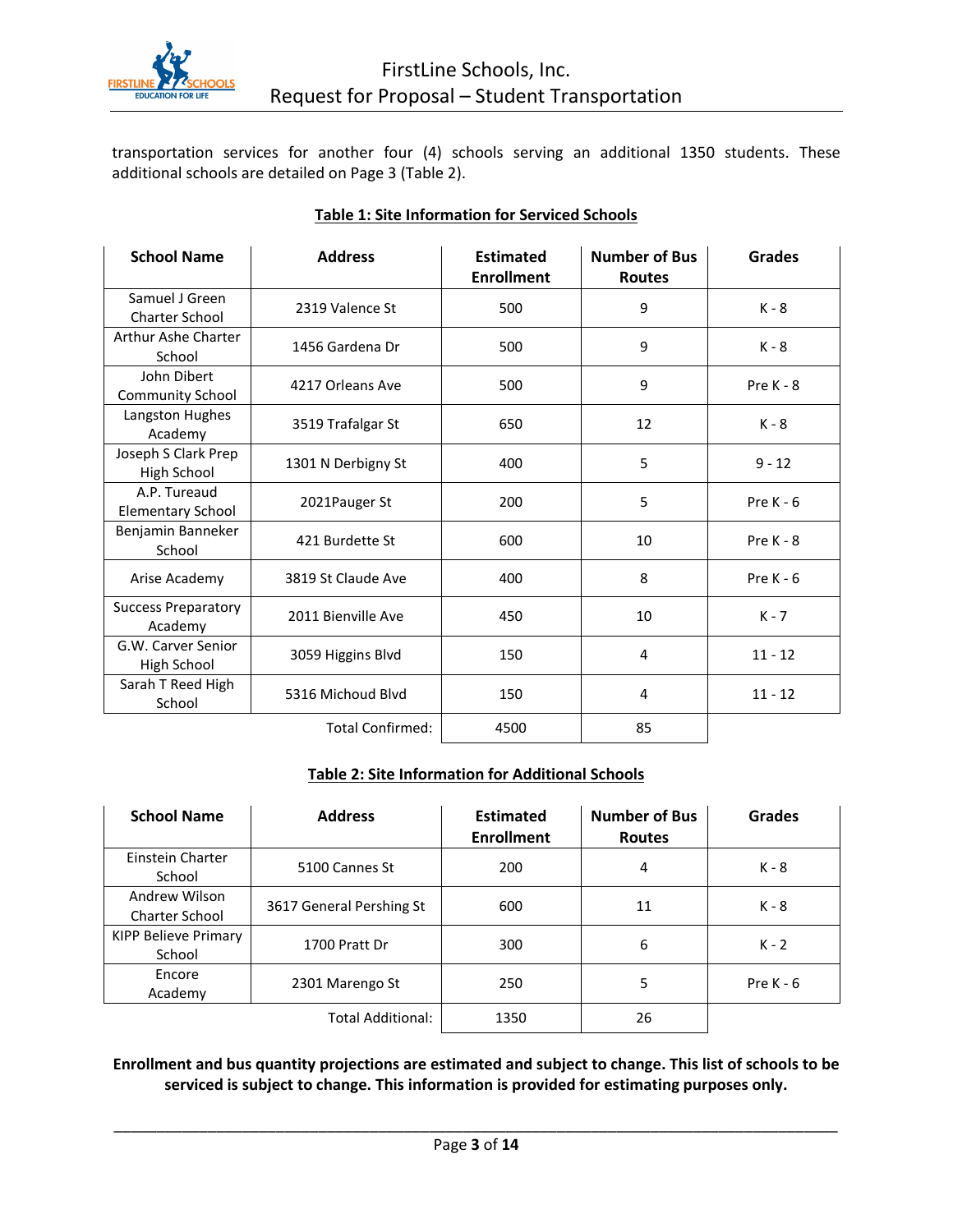

**Pre-Bid Meeting:** An optional Pre-Bid meeting will be held at the FirstLine Schools Central Office, 4200 Canal St, New Orleans LA 70119, at 11:00 AM CDT, on Monday, April 8, 2013. The Proposer may also attend this meeting via conference call by dialing 712.432.1549, access code 4200#.

**Contract Period:** This RFP addresses the Contract Period July 1, 2013, through June 30, 2016. The contract will be renewable by mutual written agreement with one-year extensions through June 30, 2018. The contract will expire naturally at the end of this contract term, but FirstLine reserves the right to terminate the Contract with thirty (30) days advance written notice in the event of inferior quality of service, product, and/or reductions or termination of funding. FirstLine also reserves the right to terminate the contract immediately in the event that there are unresolved safety or liability concerns.

**Questions:** All questions regarding this RFP must be emailed directly to Aron Michalski, Director of Operations for FirstLine Schools, at [amichalski@firstlineschools.org](mailto:amichalski@firstlineschools.org) by 2:00 PM on Friday, April 12, 2013. Questions received by that time or asked at the Pre-Bid meeting will be compiled and answered by 2:00 AM on Monday, April 15, 2013. Answers to questions and other addendum to this RFP will be available on the FirstLine Schools website[: http://www.firstlineschools.org/firstline-rfps.html](http://www.firstlineschools.org/firstline-rfps.html)

**Site Visits: The Proposer** may visit each site by appointment only. The Proposer must contact Aron Michalski via email to arrange the visit at a mutually agreeable time.

**Submission: Bids are due at 2:00 PM CDT on April 29, 2013. The** Proposer will submit **one bound version** of their bid to

Aron Michalski Director of Operations 4200 Canal St Suite B New Orleans, LA 70119

The proposer is also required to submit a copy of their bid **electronically** via email to Aron Michalski [\(amichalski@firstlineschools.org\)](mailto:amichalski@firstlineschools.org). Bids received after this deadline will NOT be considered. Aron Michalski will notify via email all bidders who submitted proposals at that time in lieu of a public biddocument opening. The three top the Proposer may be invited to interviews with FirstLine Operations staff between the submission date and the contract award date.

**Evaluation:** A variety of weighted criteria, given below in order of priority, will be considered in evaluating proposals. This evaluation will be made based on information provided within the Proposal, by the Proposer during RFP specific presentations or negotiations, news articles, press releases, client references, industry references, vendors, and other sources.

- Price (5 Points): The lowest bid(s) will receive 5 points; the highest bid(s) will receive 1 point; all other bids will receive 3 points. Total cost is calculated based on extension of unit prices proposed to estimated service levels.
- Proposal Quality (5 Points): Proposal provides the best value to FirstLine based on quality, availability, delivery, specifications, terms and conditions.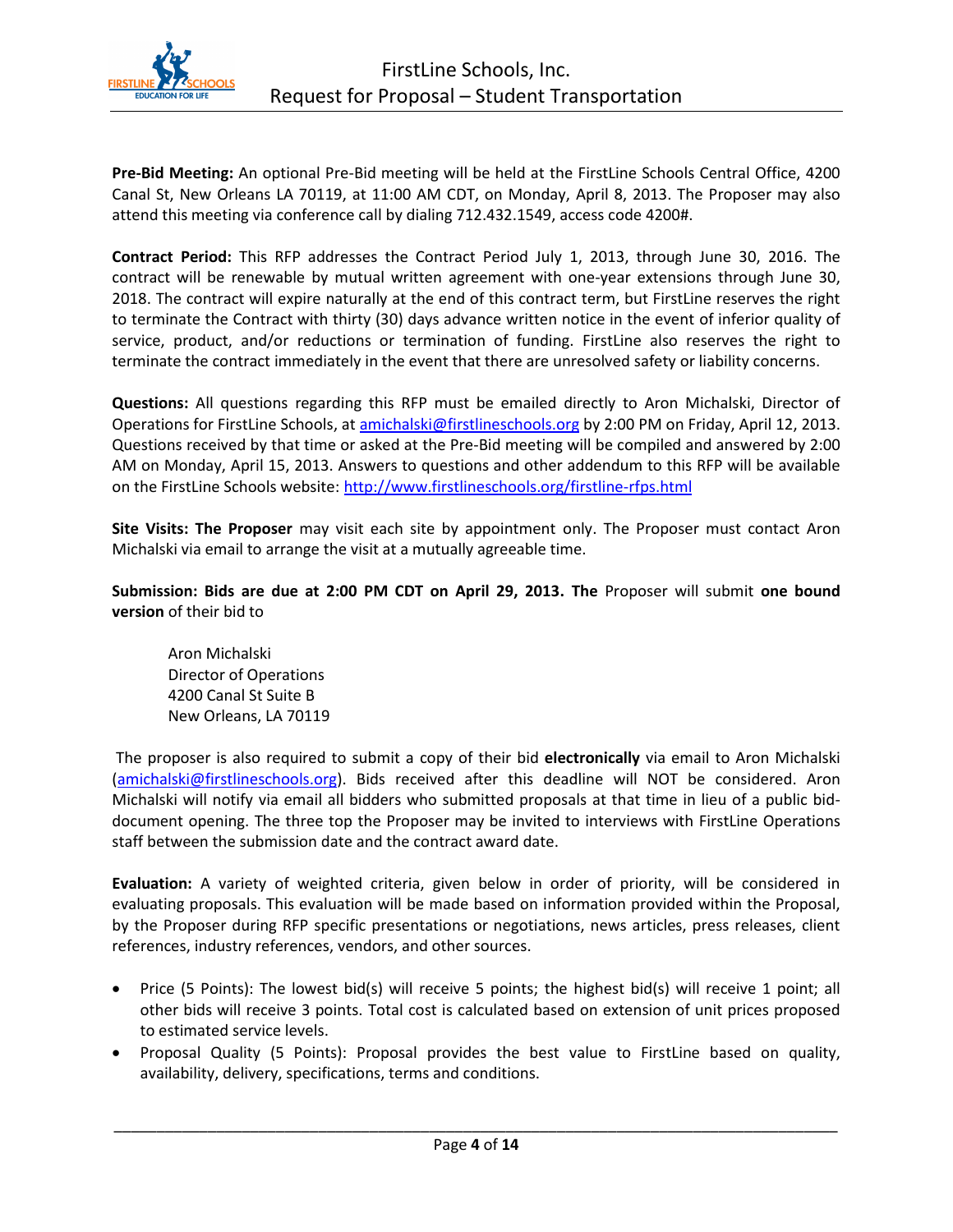

- Professional References (3 Points): Proposals with multiple positive references will receive 3 points; Proposals with references indicating reservations concerning Proposer quality will receive 0 points. Consideration is given to the Proposer's ability to perform successfully under the terms and conditions and their past performance record.
- Resumes of Executives and Key Participants (3 Points): Relevant professional experience, but no expertise in student transportation will receive 1 point; between 5 and 10 years of specified expertise in transportation will receive 2 points; more than 10 years of expertise in student transportation will receive 3 points.
- Company Financials (3 Points): Proposer must provide three years of recent company financials and all must be in order to receive 3 points.
- Headquartered in Orleans Parish (1 Point): Principal of Business and Registered Office is in Orleans Parish as listed with the Louisiana Secretary of State.
- State & Local Disadvantaged Business Enterprise (1 Point): Proposer is listed in the SLDBE Directory on the City of New Orleans website.
- Community Involvement (1 Point): Proposer demonstrates organizational commitment to programs or public service initiatives serving the youth of New Orleans.
- Innovation (1 Point): Proposer demonstrates organizational commitment to business practices and methodologies that promote continuous professional development and technical training of employees; promote the health, safety, and wellness of employees; or promotes sustainable and responsible environmental and community relationships.

#### **Proposal Authorities, Restrictions & Clauses**

#### **Authorities and Options**

- FirstLine reserves the right to reject any and all proposals for any reason.
- FirstLine reserves the right to correct or waive irregularities in submitted proposals should it be deemed in the best interest of FirstLine to do so.
- FirstLine reserves the right to negotiate any and all proposals for any reason.
- FirstLine reserves the right to disqualify any proposals that do not meet the submittal requirements.
- FirstLine reserves the right to award to more than one Proposer or to no Proposer.
- FirstLine reserves the right to contract with parents, guardians, and others for the transportation of students.
- Final prices will be negotiated between the Proposer and FirstLine. FirstLine reserves the right to cancel the contract award if Proposer cannot commit to a contract that has prices within 5% of what is initially quoted.

#### **Prohibitions**

- FirstLine shall assess, negotiate and decide on this Proposal without influence from the Proposer's employees, the Proposer's representatives or agents, the Proposer's vendors, or any other parties with a business, financial or family relationship to the Proposer.
- The Proposer is prohibited from exploiting a conflict of interest, gratuities, kickbacks, or any other type of incentive or influence upon FirstLine, its Board(s) and its agents; violators will be prosecuted to the extent of the pertinent laws.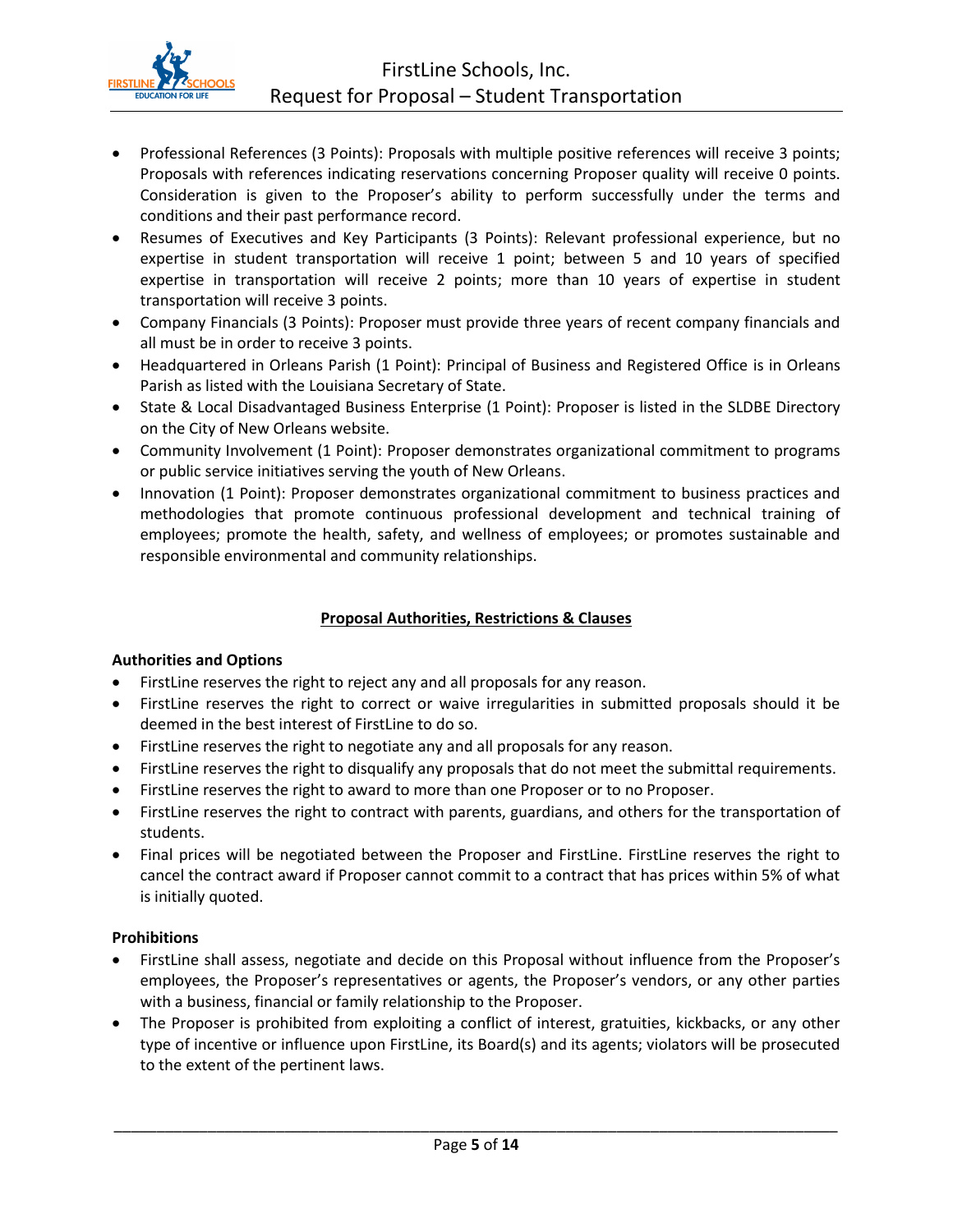

- The Proposer must submit a firm bid. A Proposer shall not stipulate in its proposal any conditions not contained in the contract documents. Any qualifying statements or conditions may be declared irregular and as not being responsive to the advertisement for bids.
- The proposer is prohibited from submitting Proposals that are contingent upon winning multiple contracts; any such proposals will be disqualified.

#### **Proposer Responsibilities**

- It is the Proposer's duty to inspect all submitted documents to assure completeness and legibility.
- It is the Proposer's duty to understand the proposal; any misunderstanding is the responsibility of the Proposer; FirstLine has no obligation to correct, reject or question any portion of the proposal.
- Proposer must abide by all proposal requirements; the proposal may be rejected by FirstLine regardless of the type or significance of noncompliance.

#### **Termination of the Contract**

- The contract will expire naturally at the end of the contract term.
- FirstLine reserves the right to terminate the contract with thirty (30) days advance written notice because of inferior quality of materials, product, workmanship, service and/or reductions and/or termination of funding.
- FirstLine reserves the right to terminate the contract immediately in the event that there are unresolved safety or liability concerns.

#### **Proposal Requirements**

The Proposer must answer all questions in this section and must include all requested documentation in order for the Proposer's bid to be considered. A complete list of required elements is available on Page 15 (Table 5).

For each of the items below the Proposer must provide the requested **Information and Data**. The Proposer can provide this information in any form provided that all items are addressed and that FirstLine is assured that the Proposer has a history of high performance and strong systems in place to ensure continuity of performance at that level.

- 1. **Company Information**, to include headquarter location, website, year founded, years operating with K-12 school clients, years operating in New Orleans, SLDBE or woman/minority-owned status, and bid authorization contact information.
- 2. **On-Time Performance Data** in districts of similar size
- 3. **Driver Turnover Rate** for a minimum of the last 2 years
- 4. **Accident History** for a minimum of the last 2 years
- 5. **Resumes** of key executives and key contributors who will work with this contract if it is awarded
- 6. A minimum of three (3) **References**, at least 2 of which must be current or former clients
- 7. Contact information for at least 3 **Current Accounts** of similar size
- 8. **Company Financial Information** for the last 3 years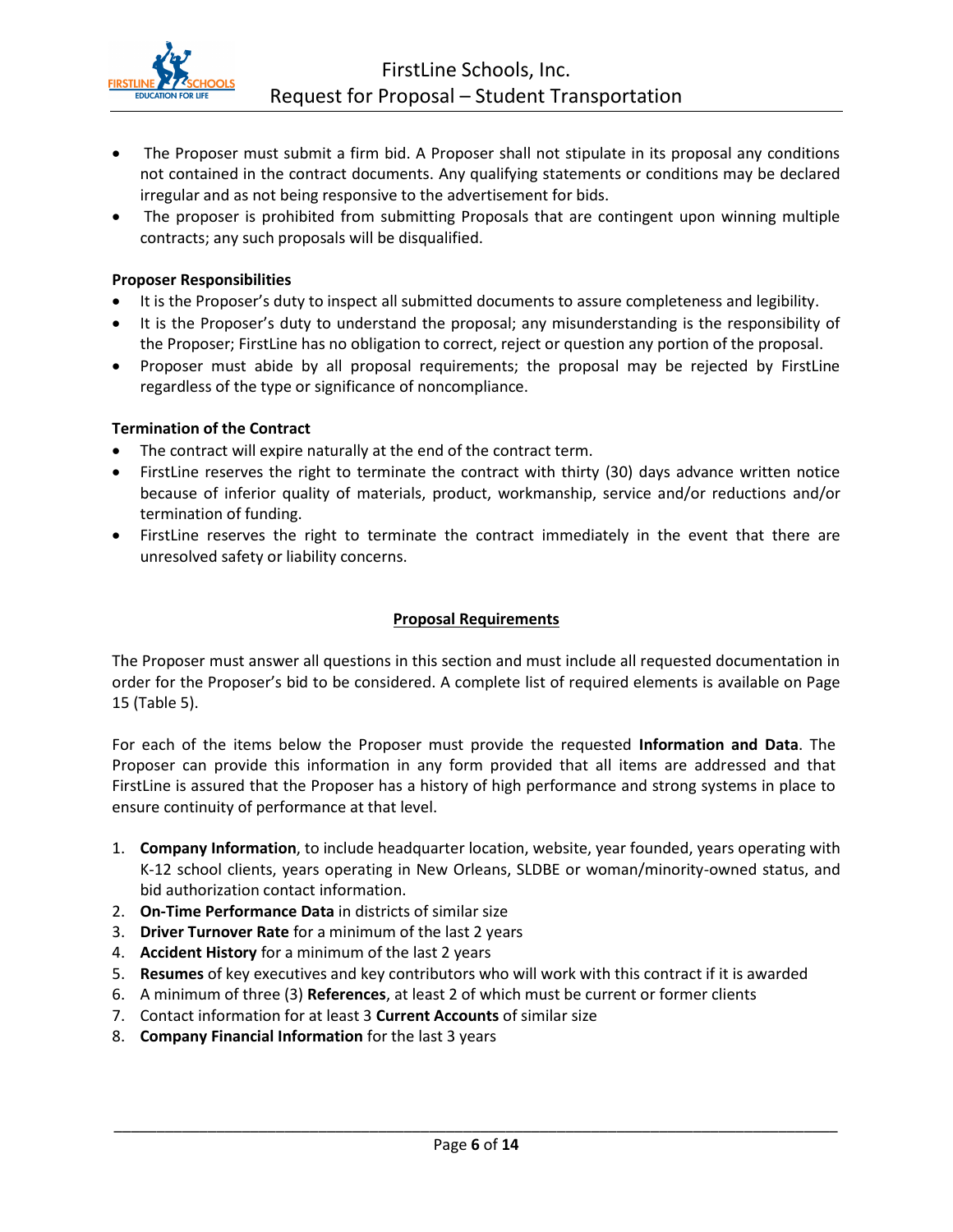For each of the following **assurances** the Proposer must provide sufficient documentation to prove their ability to meet these expectations and deliverables.

**1. Staffing:** The Proposer agrees not to discriminate against any employee or applicant for employment because of race, sex, religion, color, age, disability, national origin or sexual orientation. The Proposer will ensure that all employees involved in their services pass a drug screening and background check prior to employment and will submit those tests to FirstLine upon request. The Proposer will, at the request of FirstLine, immediately remove from service to FirstLine any employee who, in the opinion of FirstLine, is incompetent or who has been conducting him- or herself improperly. The Proposer shall maintain adequate staffing at all times. All of the Proposer's employees shall be neatly dressed and shall be presentable, helpful, friendly and cooperative at all times. Drivers and all other persons coming in contact with the children must be of stable personality and of the highest moral character. FirstLine places and the Proposer accepts full responsibility of assuring such qualities in personnel.

**2. Supervisor**: The Proposer will work in conjunction with FirstLine to hire or appoint an experienced Supervisor residing in the Greater New Orleans area to be responsible for all work required under the contract. The Supervisor will manage all technical activities of the Proposer (scheduling, drivers, busses, etc.) as well as business activities (compliance, inspection, billing, etc.) and must be trained and experienced in the supervision of bus drivers. The supervisor will be jointly-managed by both the Proposer AND FirstLine. The proposer must include the resume of at least one potential Supervisor or current Supervisor operating in a similar role under another contract.

**3. Bus Drivers:** The Proposer is responsible for the hiring, assigning, training, and managing of all bus drivers. Both regular and substitute drivers shall be assigned as consistently as possible to the same bus run for the purpose of route familiarization and pupil control. It is the express desire of FirstLine that the rate of driver turnover be minimal. FirstLine delegates to the Proposer's drivers the necessary authority to maintain orderly behavior on buses, and drivers must have the training and experience necessary to control student conduct. Proposer must provide their driver screening, training, assignment and management plans, as well as plans describing how Proposer manages unplanned driver absences.

**3. Buses:** The Proposer shall ensure that all buses have first aid kits, fire extinguishers, operational and lighted stop arms, back-up alarms, functional exit doors, a functional front arm extension, working twoway radios, working Air Conditioning, and an up-to-date inspection sticker. The School District Name (FirstLine) must be posted on midline of all buses (both sides). The Route Number must be posted on the side of the bus and on the front of the bus, visible to potential passengers.

**4. Fleet Maintenance:** The Proposer is responsible for maintenance and repairs on all vehicles utilized under the contract at its own cost. The Proposer is to provide sufficient spare vehicles as backup units during breakdowns and whenever vehicles may be out of service for maintenance or repairs. The Proposer shall also perform daily pre-trip inspections and promptly correct any deficiencies discovered on any vehicles or equipment to be utilized under the contract. Under no condition may an unsafe bus be used to transport students. The Proposer will keep on file the completed inspection sheets and submit copies of the sheets to FirstLine Leadership when requested. The Proposer shall provide daily interior cleaning of all vehicles. Exterior cleaning will be done at least twice a month from August through June. Vehicle windows must be clean and clear, and vehicle numbering must be visible at all times. All vandalism or damage to the Proposer's equipment will be the responsibility of the Proposer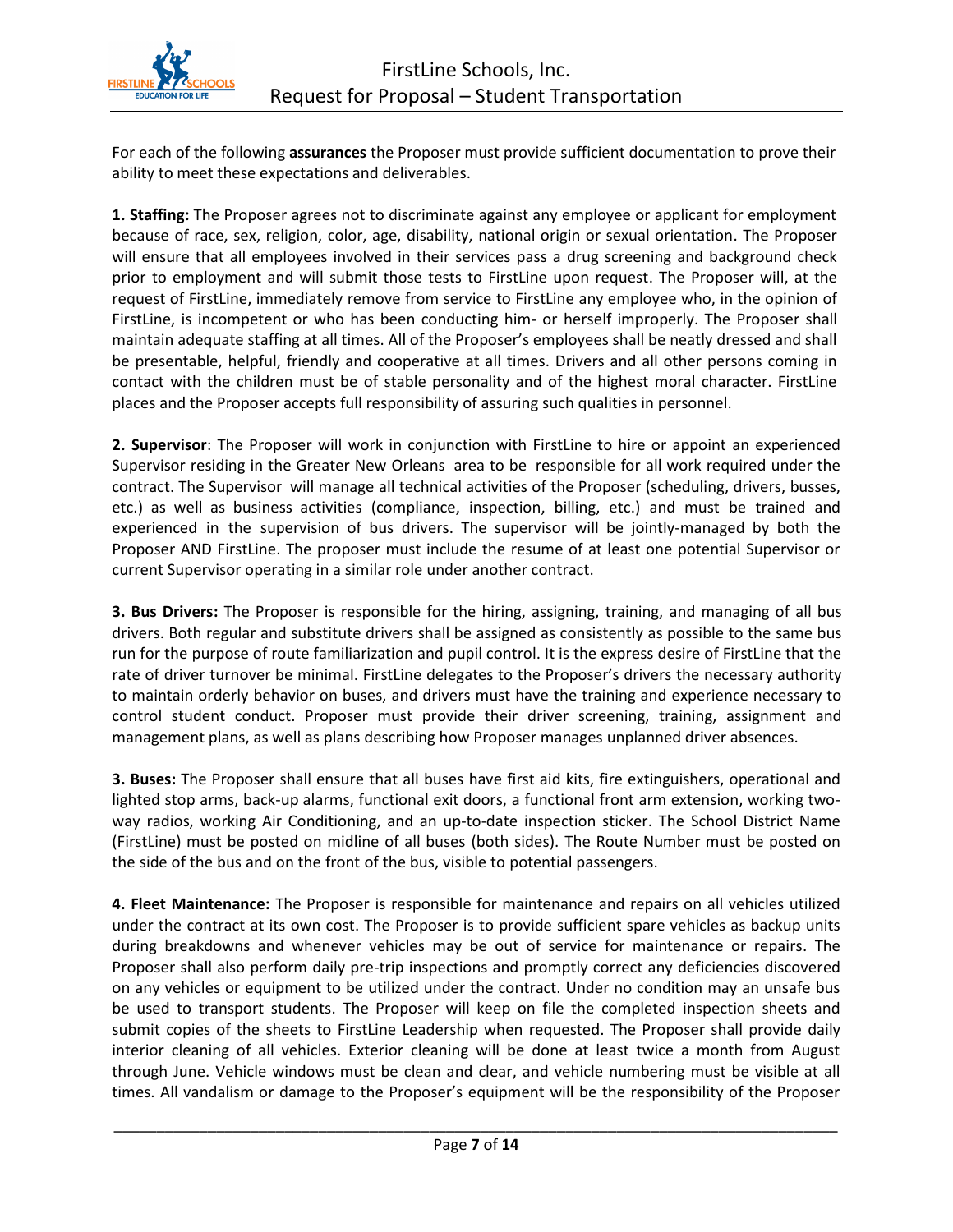

unless such damages result from the negligence of FirstLine; however, FirstLine will assist the Proposer in attempting to collect from the responsible party for damage to the Proposer's property.

**5. Safety:** The Proposer is responsible for implementing and administering a comprehensive safety program. The program must include continuing on-the-road training and classroom training for all drivers as well as yearly emergency exit drills (documented) and yearly classroom presentations for all students. The safety of the transported children is our primary priority. Proposer must include their comprehensive safety training and management plan.

**6. Transition Plan:** The Proposer must have all staff, equipment, and procedures in place BEFORE regular transportation service begins on 8/5/13. The Proposer already providing transportation service in the greater New Orleans area must assure their ability to increase their operational capacity. The Proposer not currently providing services in the New Orleans are must outline their plans to set up operations in New Orleans and must address land, vehicles, staffing, and insurance.

**7. Legal and Responsibility:** The Proposer must fulfill all obligations in compliance with all applicable local, state, and federal laws and regulations, including the Occupational Health and Safety Act. The Proposer will be responsible for all damage to the School's property, equipment, and buildings caused by its employees or its equipment. The Proposer will also be responsible for any injuries to persons caused by its staff or equipment. The Proposer must notify FirstLine concerning any litigation involving the Proposer or its parent or subsidiary companies.

**8. Insurance:** The Proposer must be able to provide proof of insurance coverage that will minimize FirstLine's risk exposure to the extent outlined below:

- Worker's Compensation/Employer's Liability insurance to cover bodily accidents in the amount of not less than \$1,000,000 per accident
- Comprehensive General Liability insurance in the form of comprehensive, contractual insurance, personal injury, broad-form property damage, premises operations and completed operations in an amount of not less than \$1,000,000 per occurrence and \$3,000,000 aggregate
- Automobile Liability and Physical Damage insurance for an amount of not less than \$1,000,000 for each bodily injury and property damage combined, single limits, and extensions of comprehensive coverage for all leased, owned and hired vehicles
- All employees must be bonded

For each of the **short answer questions** below the Proposer must provide a detailed response (approximately 1 page) and can include additional documentation or forms if desired. The Proposer must answer every question.

**1. Communication Plan:** The Proposer must run a Dispatching operation that stays in regular communication with FirstLine leadership and acts as the primary contact for FirstLine families needing bus information. Dispatch must be adequately staffed every day that buses are running for FirstLine, including nights and weekends. The Proposer is expected to provide a direct phone number by which FirstLine leadership can reach Dispatch as well as a direct phone number for FirstLine parents and students in order to ensure consistent, courteous, professional assistance to our families. In the event of a bus breakdown or an accident involving a bus, the Proposer will work proactively with FirstLine to communicate the necessary information to affected families. How will your company run Dispatch?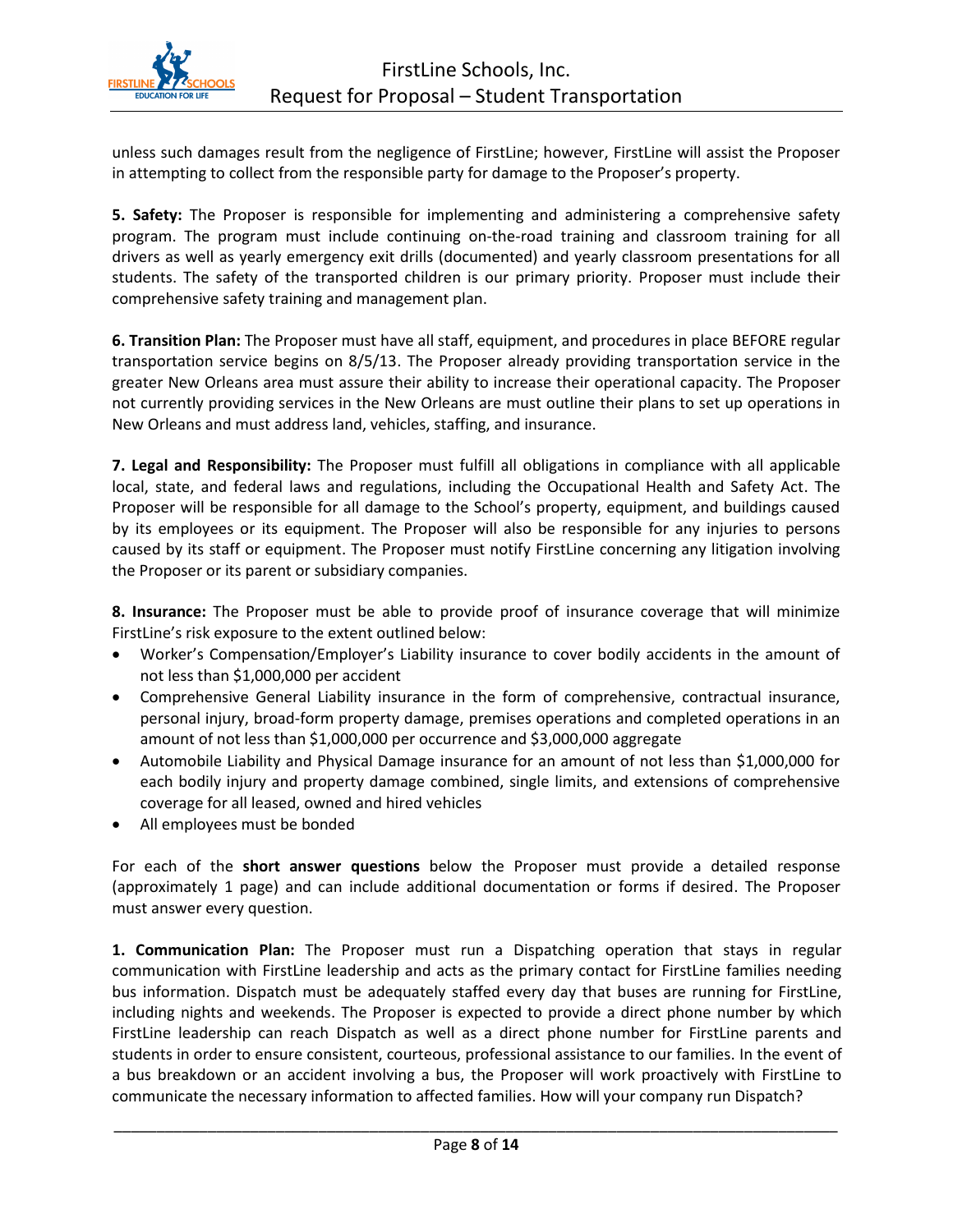

**2. Field Trips:** The proposer is responsible for following a field policy and procedures that will clearly delineate the request procedure, required forms to be used, confirmation/reminder expectations and schedule of process. Proposer must also include their plan to properly assign buses and drivers who do not have other obligations during the field trip's times. Drivers are expected to stay with the bus at all times when on Field Trip. Field trips bills are to be consolidated by school by month. How will your company manage field trips?

**3. Feedback System:** The Proposer will enact a rigorous feedback system so that FirstLine and the Proposer both have regular opportunities to celebrate achievements, critique issues, and identify concerns to address. The feedback schedule must include weekly meetings during start-up, monthly meetings that focus on customer service, and quarterly anonymous surveys submitted to students, parents, and school leadership. What is your company's feedback system, how will it be administered, and how will the data be reviewed?

**4. Situation Analysis:** A 6-year-old student arrives at her bus stop at the prescribed time on the first half of a tiered PM route but no adult is there to receive her. What do you do to keep that child safe, get all the other students home in a timely fashion (including the  $2^{nd}$  tier), and help make sure that unmet child gets home at a reasonable hour? Please detail your procedure here as well as how you would communicate throughout the process.

#### **Routing Services (OPTIONAL)**

If desired, the Proposer can offer to provide Routing Services to FirstLine. All stops and routes are to meet the specifications below but shall otherwise be designed to be as convenient as possible for the parents and students utilizing these Transportation Services. FirstLine intends to tier as many runs as possible to maximize consistency and reduce costs.

If Routing Services are included in your proposed prices per run or per hour for student transportation, please indicate as such and include the information requested below. If Routing Services are available at an additional cost, please indicate as such.

In addition to proposing a price for this service and providing resumes for potential routers (or resumes for routers currently working on other accounts), the Proposer must also provide information and documentation that assures their ability to deliver on the following expectations:

**1. Data Management:** Proposer must work with FirstLine to effectively and regularly communicate student demographic information, bus rosters, and routes across all pertinent systems, including FirstLine's Student Information System, the Proposer's Routing System, and the Proposer's Dispatch System. The Proposal must include software information, communication methods, import/export specs, etc.

**2. Roster/Route Maintenance**: Rosters are to be updated WEEKLY and students can be re-assigned to existing stops on that schedule. This is to ensure that drivers have access to the most up-to-date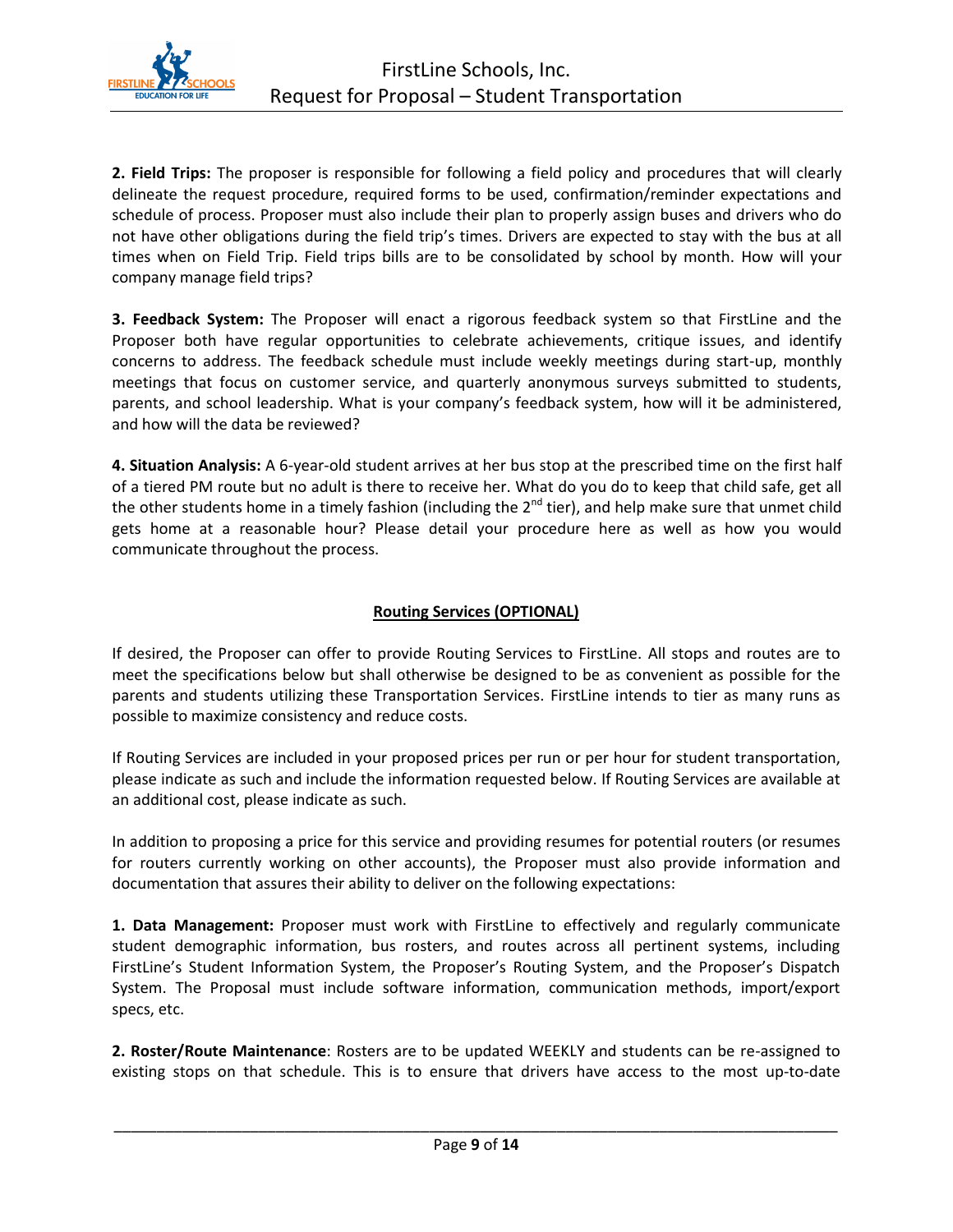

ridership information and contact information. Routes will be updated MONTHLY on the schedule below in order to best meet the needs of parents and students and to continuously improve operations.

**3. Special Considerations for Special Needs Bus Service:** It is the expectation of FirstLine that any updates to Special Needs Bus Service will be completed within 48 hours of the Proposer receiving the request. These routes are not bound to the monthly maintenance schedule.

**4. Additional Routing Services**: FirstLine may run extra academic programming that will require the creation and maintenance of new routes during the school year. The Proposer must expect (and have capacity to support) a large number of roster and route changes during the first two weeks of school and again after the Christmas Holiday. Proposer may be asked to build new routes from existing stops based on a limited student roster for afterschool programming, Saturday school, Summer School, intersessions, regular athletic programs, etc.

#### **Proposal Pricing**

The proposers must use the following pages to indicate their proposed unit prices. Proposed rates are to include ALL operating costs, including but not limited to overhead, facilities, maintenance, staffing, training, equipment, insurance, software, and any other costs necessary to provide school bus transportation services. FirstLine intends to maximize bus usage as much as possible and will demand aggressive tiering, maximizing ridership, and minimizing bus downtime.

The proposer can submit pricing by RUN, defined as a single trip for a bus from an initial stop to a school or from a school to a final stop: a regular (untiered) bus that carries children to one school in the AM and then back home from that school in the PM completes two (2) RUNs per day. The Proposer can submit pricing by HOUR, indicating which lengths of service day (to include AM and PM runs) would or would not be provided. The Proposer can submit their pricing in BOTH ways, if desired, and FirstLine will choose which pricing structure to contract.

the Proposer MUST completely fill out either Page 11 (Table 3) or Page 12 (Table 4). The Proposer MUST completely fill out Page 13 (Table 5). Any service that will NOT be offered must be indicated by filling in the appropriate cell with **N/A**.

The proposer is to include mileage in their proposed prices based on the average run length given above.

The proposer is to include fuel costs in their proposed price based on the average (local) market price per gallon on the day of bid submission and the potential for that price to fluctuate 10% in either direction. If the cost per gallon of fuel fluctuates outside of that range then FirstLine and the Proposer may renegotiate the price per run or price per hour.

Proposer MUST offer pricing for regular (approximately 50-passenger) school buses. The Proposer may submit different prices for mini-bus, van, taxi, wheelchair-accessible bus, or other vehicle. The Proposer must indicate estimated passenger counts for non-standard buses.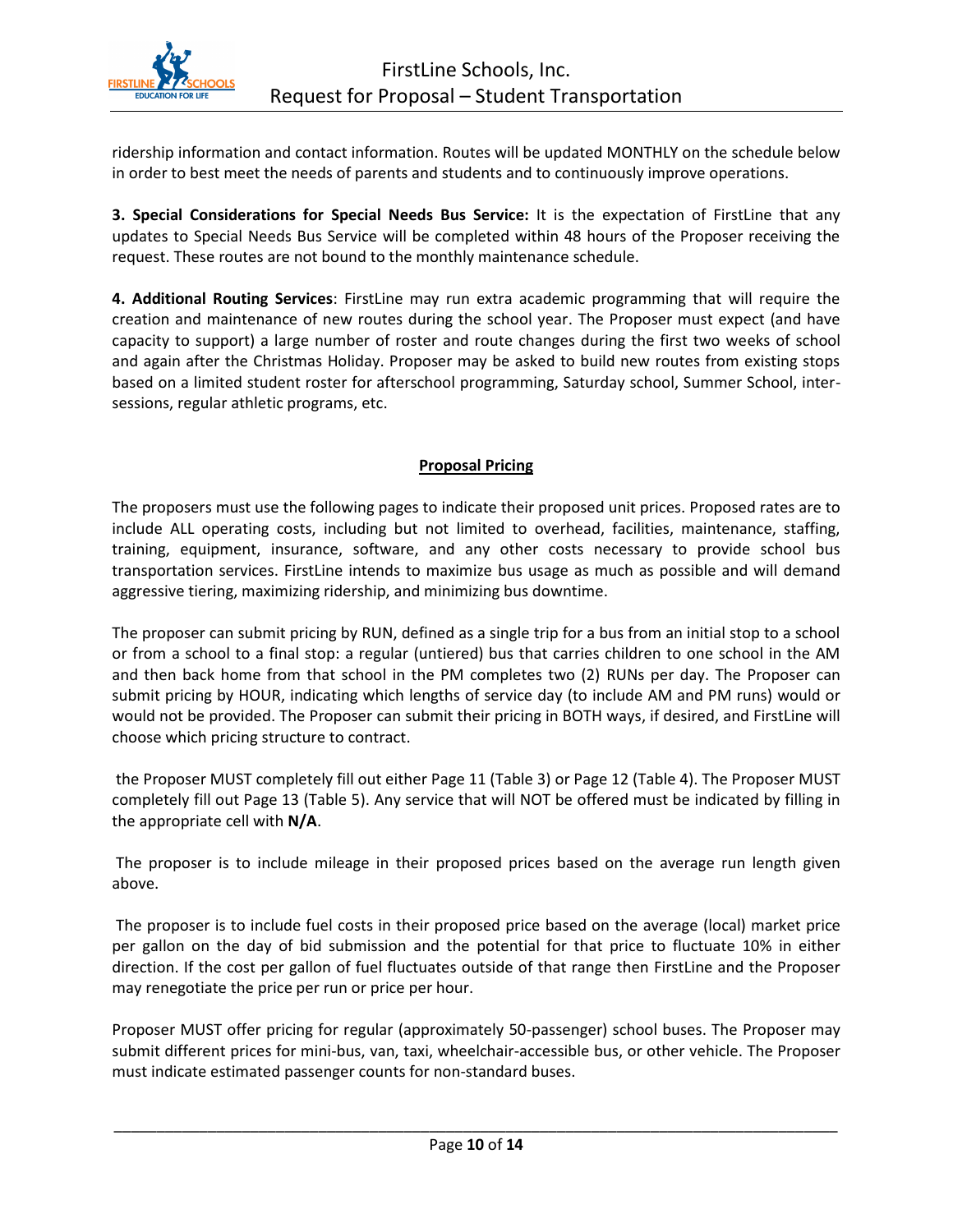

# **Table 3 – Proposed Price Per BUS per RUN**

|                                                                                 | Regular<br><b>Bus</b> | Wheelchair<br><b>Bus</b> | <b>Mini Bus</b><br>or Van or Taxi |
|---------------------------------------------------------------------------------|-----------------------|--------------------------|-----------------------------------|
| One Run / Day<br>1 AM run, or<br>1 PM run                                       |                       |                          |                                   |
| Two Runs / Day<br>1 AM run and 1 PM run, or<br>2 PM runs                        |                       |                          |                                   |
| Three Runs / Day<br>1 AM run and 2 PM runs, or<br>2 AM runs and 1 PM run        |                       |                          |                                   |
| Four Runs / Day<br>2 AM runs and 2 PM runs, or<br>1 AM run and 3 PM runs        |                       |                          |                                   |
| In-Town Field Trip<br>(Orleans/Jefferson)<br>Per Bus Per Round-Trip Run         |                       |                          |                                   |
| Out-Of-Town Field Trip<br>(Other Parishes/States)<br>Per Bus Per Round-Trip Run |                       |                          |                                   |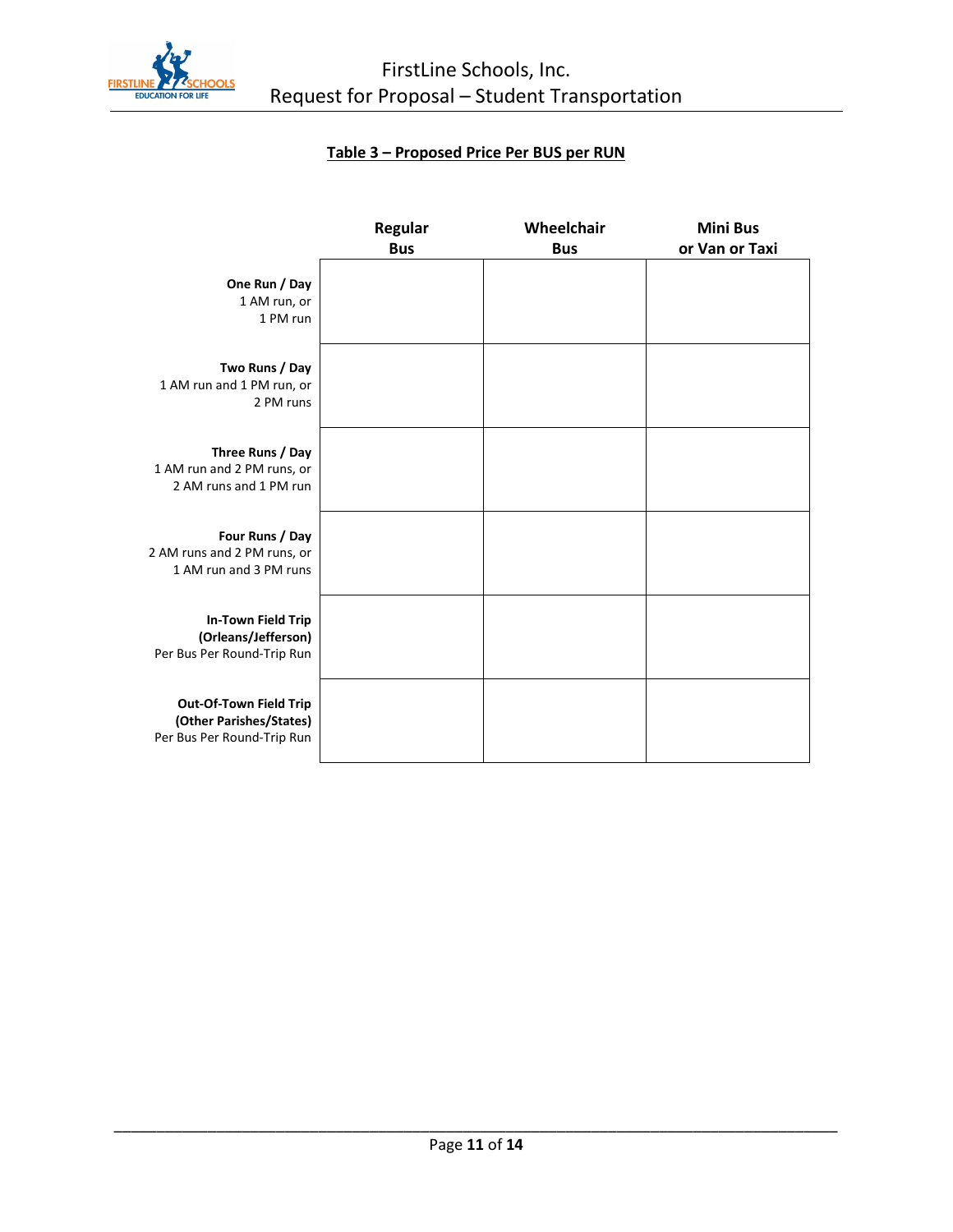

# **Table 4 – Proposed Price Per BUS per HOUR (Gate to Gate)**

|                                                                                                 | Regular<br><b>Bus</b> | Wheelchair<br><b>Bus</b> | <b>Mini Bus</b><br>or Van or Taxi |
|-------------------------------------------------------------------------------------------------|-----------------------|--------------------------|-----------------------------------|
| 3-Hour Day                                                                                      |                       |                          |                                   |
| 4-Hour Day<br>Or additional cost<br>per hour over 3 hours                                       |                       |                          |                                   |
| 5-Hour Day<br>Or additional cost<br>per hour over 4 hours                                       |                       |                          |                                   |
| 6-Hour Day<br>Or additional cost<br>per hour over 5 hours                                       |                       |                          |                                   |
| 7-Hour Day<br>Or additional cost<br>per hour over 6 hours                                       |                       |                          |                                   |
| <b>In-Town Field Trip</b><br>(Orleans/Jefferson)<br>Per Bus Per Hour<br>Indicate Minimum Hours  |                       |                          |                                   |
| Out-Of-Town Field Trip<br>(Other Parishes/States)<br>Per Bus Per Hour<br>Indicate Minimum Hours |                       |                          |                                   |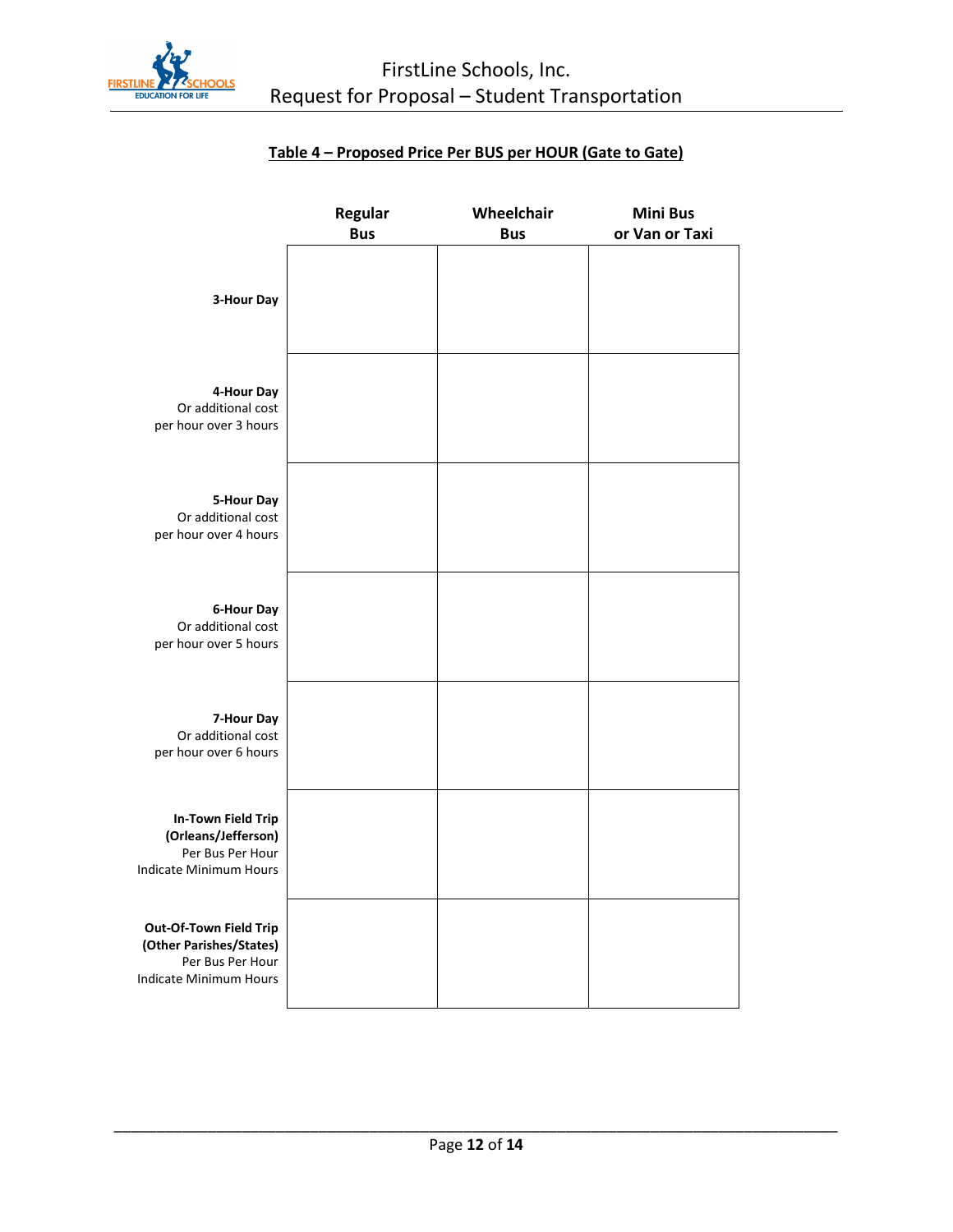

|                                                                                                                       | <b>Regular</b><br><b>Bus</b> | Wheelchair<br><b>Bus</b> | <b>Mini Bus</b><br>or Van or Taxi |
|-----------------------------------------------------------------------------------------------------------------------|------------------------------|--------------------------|-----------------------------------|
| <b>Capacity of Vehicle</b>                                                                                            |                              |                          |                                   |
| 3-Point Camera System<br>Additional Cost Per Bus Per Day                                                              |                              |                          |                                   |
| <b>Real-Time GPS Positioning</b><br>Additional Cost Per Bus Per Day                                                   |                              |                          |                                   |
|                                                                                                                       |                              |                          |                                   |
| Discipline/Behavior<br><b>Trained Monitor</b><br>Indicate if Per Run or Per Hour<br>Indicate Minimum (if applicable)  |                              |                          |                                   |
| <b>Special Needs</b><br><b>Trained Monitor</b><br>Indicate if Per Run or Per Hour<br>Indicate Minimum (if applicable) |                              |                          |                                   |

# **Table 5 – Proposed Price / Other Information For Other Services**